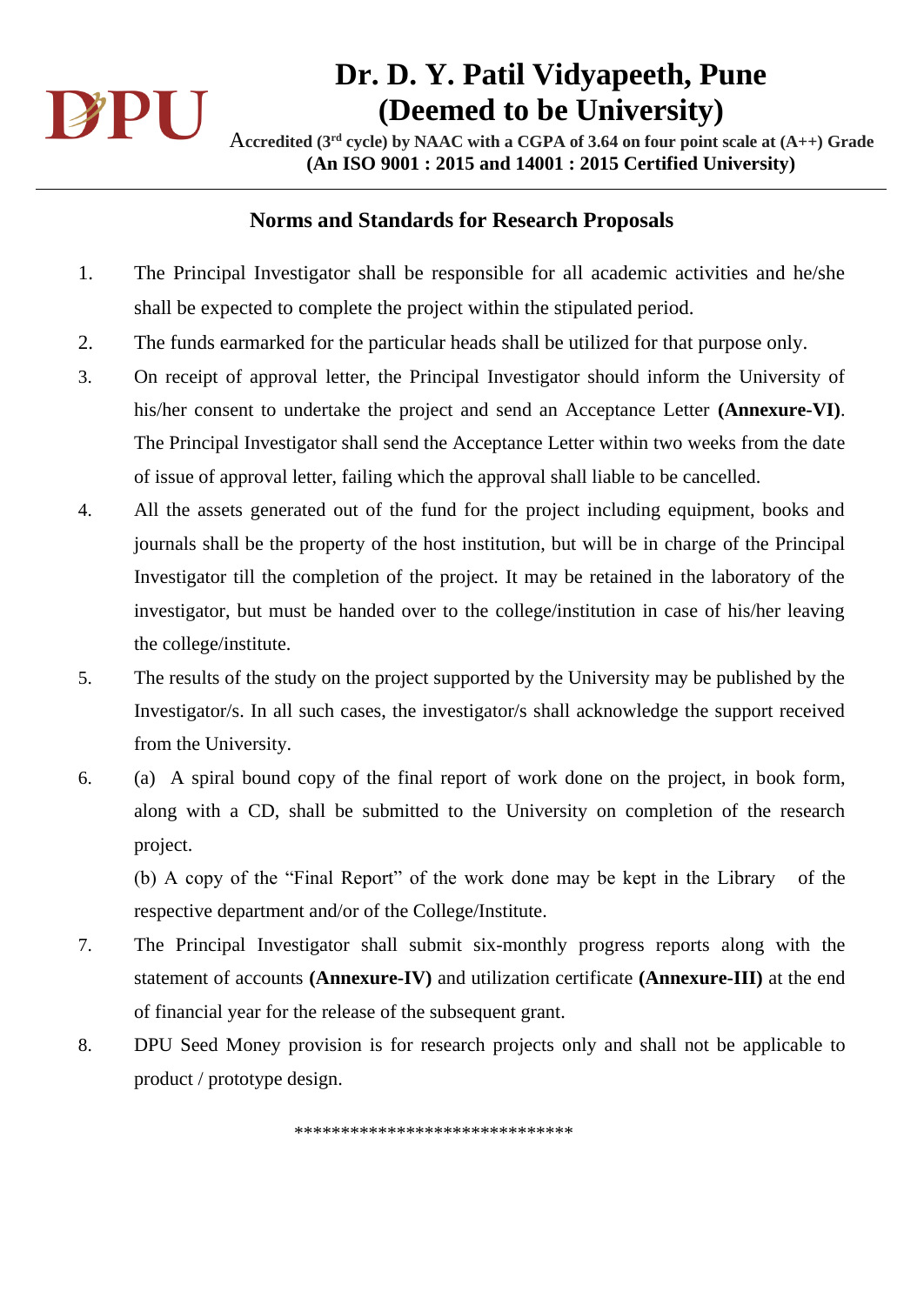#### **Annexure-I**

# Dr. D. Y. Patil Vidyapeeth, Pune

### FORMAT FOR SUBMISSION OF PROPOSAL FOR RESEARCH PROJECT

#### $PART-A$

| 1. |                                                                                  |
|----|----------------------------------------------------------------------------------|
| 2. |                                                                                  |
| 3. | Principal Investigator                                                           |
|    |                                                                                  |
|    | (ii) Sex: $M/F$                                                                  |
|    |                                                                                  |
|    |                                                                                  |
|    |                                                                                  |
|    | (vi) Address:                                                                    |
|    |                                                                                  |
|    | ,我们也不能在这里的时候,我们也不能在这里的时候,我们也不能在这里的时候,我们也不能会在这里的时候,我们也不能会在这里的时候,我们也不能会在这里的时候,我们也不 |
|    |                                                                                  |
| 4. |                                                                                  |
|    | Co-investigator(s) (if any):                                                     |
|    | (I) Name: $\frac{1}{\sqrt{1-\frac{1}{2}}}\left  \frac{1}{2} \right $             |
|    | (i)                                                                              |
|    | (ii) Sex: $M/F$                                                                  |
|    |                                                                                  |
|    |                                                                                  |
|    |                                                                                  |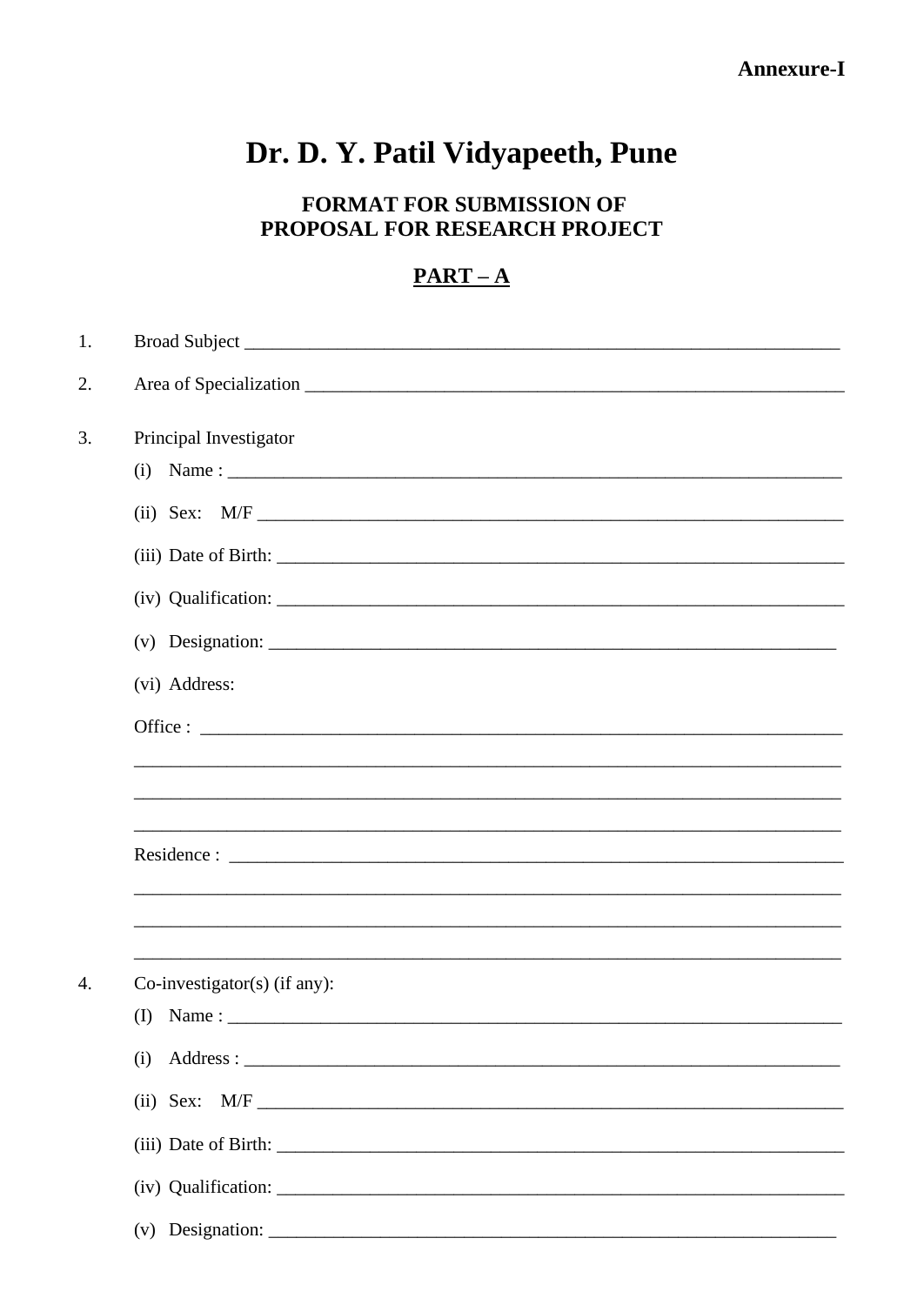| $(i)$ Address:                                                                                                                                                                                                                                                                                                                                                                                       |
|------------------------------------------------------------------------------------------------------------------------------------------------------------------------------------------------------------------------------------------------------------------------------------------------------------------------------------------------------------------------------------------------------|
|                                                                                                                                                                                                                                                                                                                                                                                                      |
|                                                                                                                                                                                                                                                                                                                                                                                                      |
|                                                                                                                                                                                                                                                                                                                                                                                                      |
| (v) Designation: $\frac{1}{\sqrt{1-\frac{1}{2}}\sqrt{1-\frac{1}{2}}\sqrt{1-\frac{1}{2}}\sqrt{1-\frac{1}{2}}\sqrt{1-\frac{1}{2}}\sqrt{1-\frac{1}{2}}\sqrt{1-\frac{1}{2}}\sqrt{1-\frac{1}{2}}\sqrt{1-\frac{1}{2}}\sqrt{1-\frac{1}{2}}\sqrt{1-\frac{1}{2}}\sqrt{1-\frac{1}{2}}\sqrt{1-\frac{1}{2}}\sqrt{1-\frac{1}{2}}\sqrt{1-\frac{1}{2}}\sqrt{1-\frac{1}{2}}\sqrt{1-\frac{1}{2}}\sqrt{1-\frac{1}{2}}$ |
| 5. Name of the Institution where the project will be undertaken:                                                                                                                                                                                                                                                                                                                                     |
|                                                                                                                                                                                                                                                                                                                                                                                                      |
|                                                                                                                                                                                                                                                                                                                                                                                                      |
| 6. Teaching and Research Experience of Principal Investigator                                                                                                                                                                                                                                                                                                                                        |
|                                                                                                                                                                                                                                                                                                                                                                                                      |
|                                                                                                                                                                                                                                                                                                                                                                                                      |

c. Publication (**Attach separate Sheet if necessary. Please enclose the list of papers and books published and/or accepted during last five years**) :

| <b>Particulars</b> | <b>Published</b> | Accepted | Communicated |
|--------------------|------------------|----------|--------------|
| Papers/Books       |                  |          |              |
| <b>Books</b>       |                  |          |              |

| d. Papers Presented |  |
|---------------------|--|
|---------------------|--|

| <b>S.N.</b> | <b>Title of the Paper</b> | Name of the<br>Journal | <b>Details of Publication</b> |              |      |
|-------------|---------------------------|------------------------|-------------------------------|--------------|------|
|             |                           |                        | <b>Volume</b>                 | <b>Issue</b> | Year |
|             |                           |                        |                               |              |      |
|             |                           |                        |                               |              |      |
|             |                           |                        |                               |              |      |
|             |                           |                        |                               |              |      |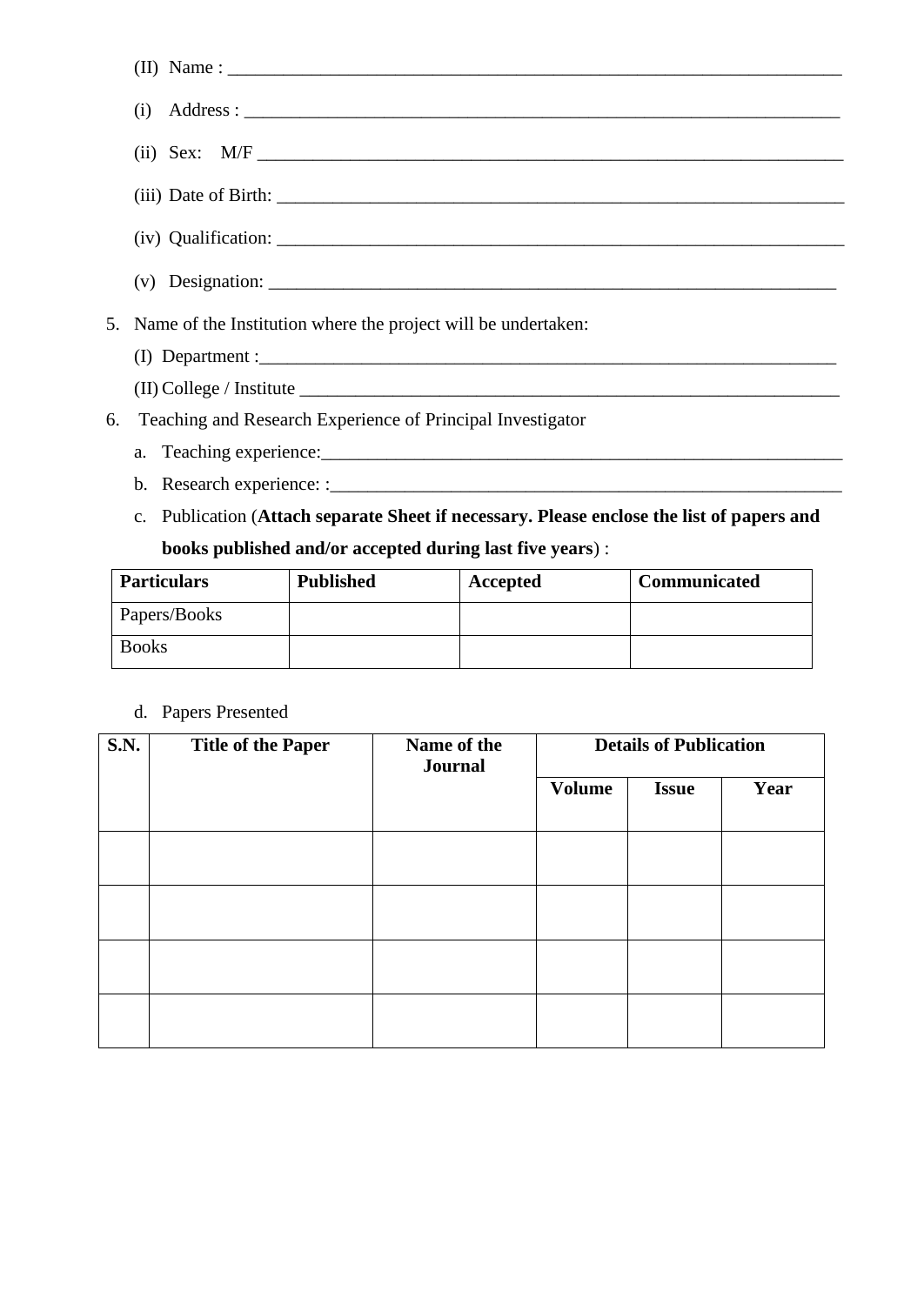#### **PART – B**

\_\_\_\_\_\_\_\_\_\_\_\_\_\_\_\_\_\_\_\_\_\_\_\_\_\_\_\_\_\_\_\_\_\_\_\_\_\_\_\_\_\_\_\_\_\_\_\_\_\_\_\_\_\_\_\_\_\_\_\_\_\_\_\_\_\_\_\_\_\_\_\_\_\_\_\_

\_\_\_\_\_\_\_\_\_\_\_\_\_\_\_\_\_\_\_\_\_\_\_\_\_\_\_\_\_\_\_\_\_\_\_\_\_\_\_\_\_\_\_\_\_\_\_\_\_\_\_\_\_\_\_\_\_\_\_\_\_\_\_\_\_\_\_\_\_\_\_\_\_\_\_\_

\_\_\_\_\_\_\_\_\_\_\_\_\_\_\_\_\_\_\_\_\_\_\_\_\_\_\_\_\_\_\_\_\_\_\_\_\_\_\_\_\_\_\_\_\_\_\_\_\_\_\_\_\_\_\_\_\_\_\_\_\_\_\_\_\_\_\_\_\_\_\_\_\_\_\_\_

1. (i) Project Title

(ii) Introduction

- Origin of the Research Problem
- Interdisciplinary Relevance
- Review of Research and Development in the Subject:
	- ➢ International Status
	- ➢ National Status
	- $\triangleright$  Significance of the Study
- (iii) Objective:
- (iv) Methodology
- (v) Year wise Plan of work and targets to achieve.
- 2. Financial Assistance required

| <b>Item</b>                                                          | <b>Estimated Expenditure</b> |
|----------------------------------------------------------------------|------------------------------|
| <b>Hiring Services</b><br>(i)                                        |                              |
| (ii) Field Work and Travel                                           |                              |
| (iii) Chemicals and Glassware                                        |                              |
| (iv) Contingency (including special needs)                           |                              |
| (v) Books and Journals                                               |                              |
| (vi) Equipments, if needed<br>(Please specify name and Approx. cost) |                              |
| (vii) Contingency                                                    |                              |
| <b>Total</b>                                                         |                              |

\_\_\_\_\_\_\_\_\_\_\_\_\_\_\_\_\_\_\_\_\_\_\_\_\_\_\_\_\_\_\_\_\_\_\_\_\_\_\_\_\_\_\_\_\_\_\_\_\_\_\_\_\_\_\_\_\_\_\_\_\_\_\_\_\_\_\_\_\_\_\_\_\_\_\_\_

\_\_\_\_\_\_\_\_\_\_\_\_\_\_\_\_\_\_\_\_\_\_\_\_\_\_\_\_\_\_\_\_\_\_\_\_\_\_\_\_\_\_\_\_\_\_\_\_\_\_\_\_\_\_\_\_\_\_\_\_\_\_\_\_\_\_\_\_\_\_\_\_\_\_\_\_

\_\_\_\_\_\_\_\_\_\_\_\_\_\_\_\_\_\_\_\_\_\_\_\_\_\_\_\_\_\_\_\_\_\_\_\_\_\_\_\_\_\_\_\_\_\_\_\_\_\_\_\_\_\_\_\_\_\_\_\_\_\_\_\_\_\_\_\_\_\_\_\_\_\_\_\_

\_\_\_\_\_\_\_\_\_\_\_\_\_\_\_\_\_\_\_\_\_\_\_\_\_\_\_\_\_\_\_\_\_\_\_\_\_\_\_\_\_\_\_\_\_\_\_\_\_\_\_\_\_\_\_\_\_\_\_\_\_\_\_\_\_\_\_\_\_\_\_\_\_\_\_\_

3 (a) Institutional and Departmental facilities available for the proposed work:

Equipment:

Other Infrastructural facilities: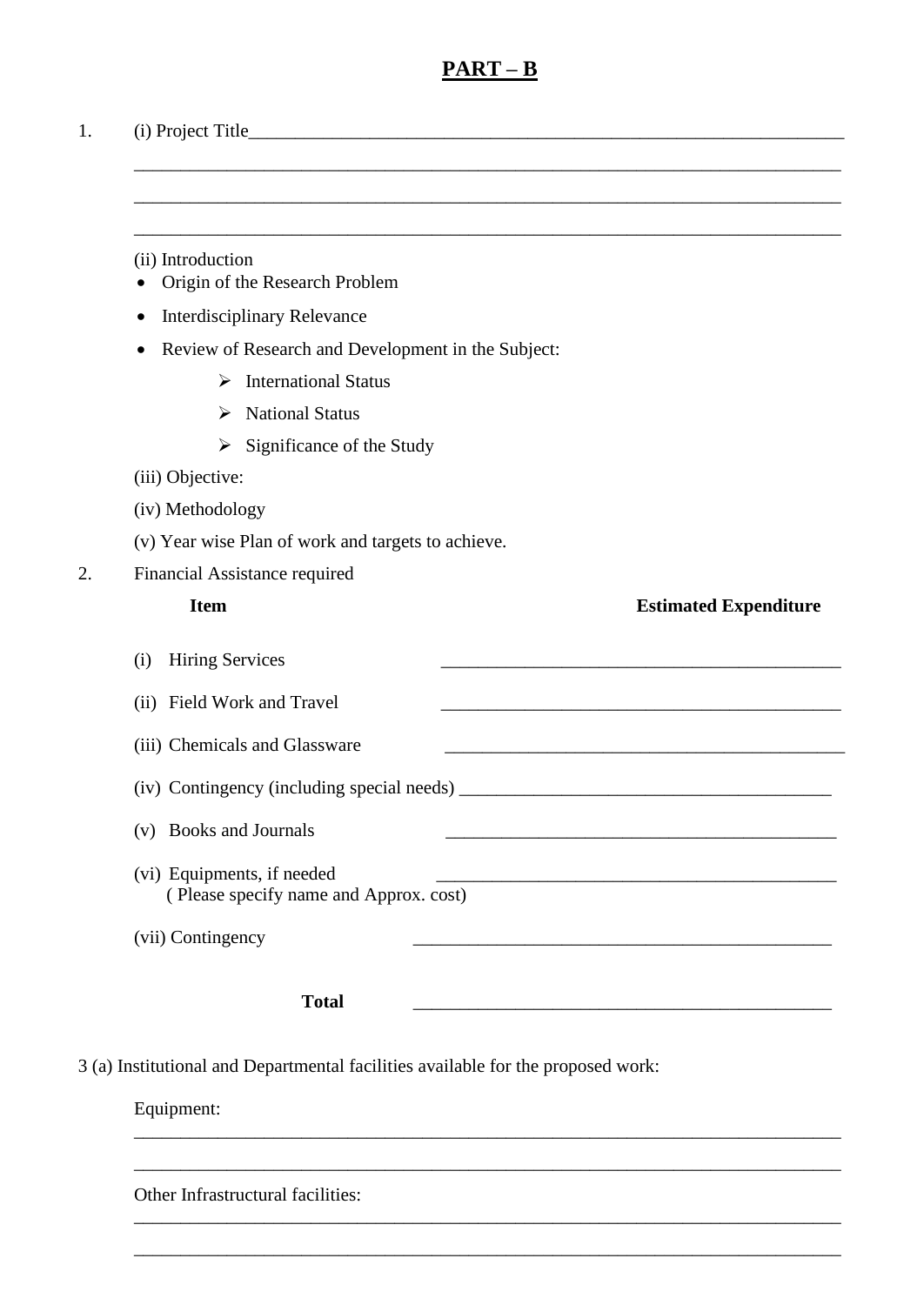4. Any other information which the investigator may like to give in support of this proposal which may be helpful in evaluating.

To certify that –

- a) General physical facilities, such as furniture/space etc., are available in the Department/College.
- b) I/We shall abide by the rules of the University.
- c) I/we shall complete the project within the stipulated period. If I/we fail to do so and if the University is not satisfied with the progress of the research project, the University may terminate the project immediately and ask for the refund of the amount received by me/us.
- d) The above Research Project is not funded by any other agency.

| <b>Name and Signature</b> | <b>Principal Investigator</b>                     |  |  |
|---------------------------|---------------------------------------------------|--|--|
|                           | Co-Investigator                                   |  |  |
|                           | $\bf(i)$                                          |  |  |
|                           | (ii)                                              |  |  |
|                           | $(c)$ HoD                                         |  |  |
|                           | (d) Dean/Principal/Director (Signature with Seal) |  |  |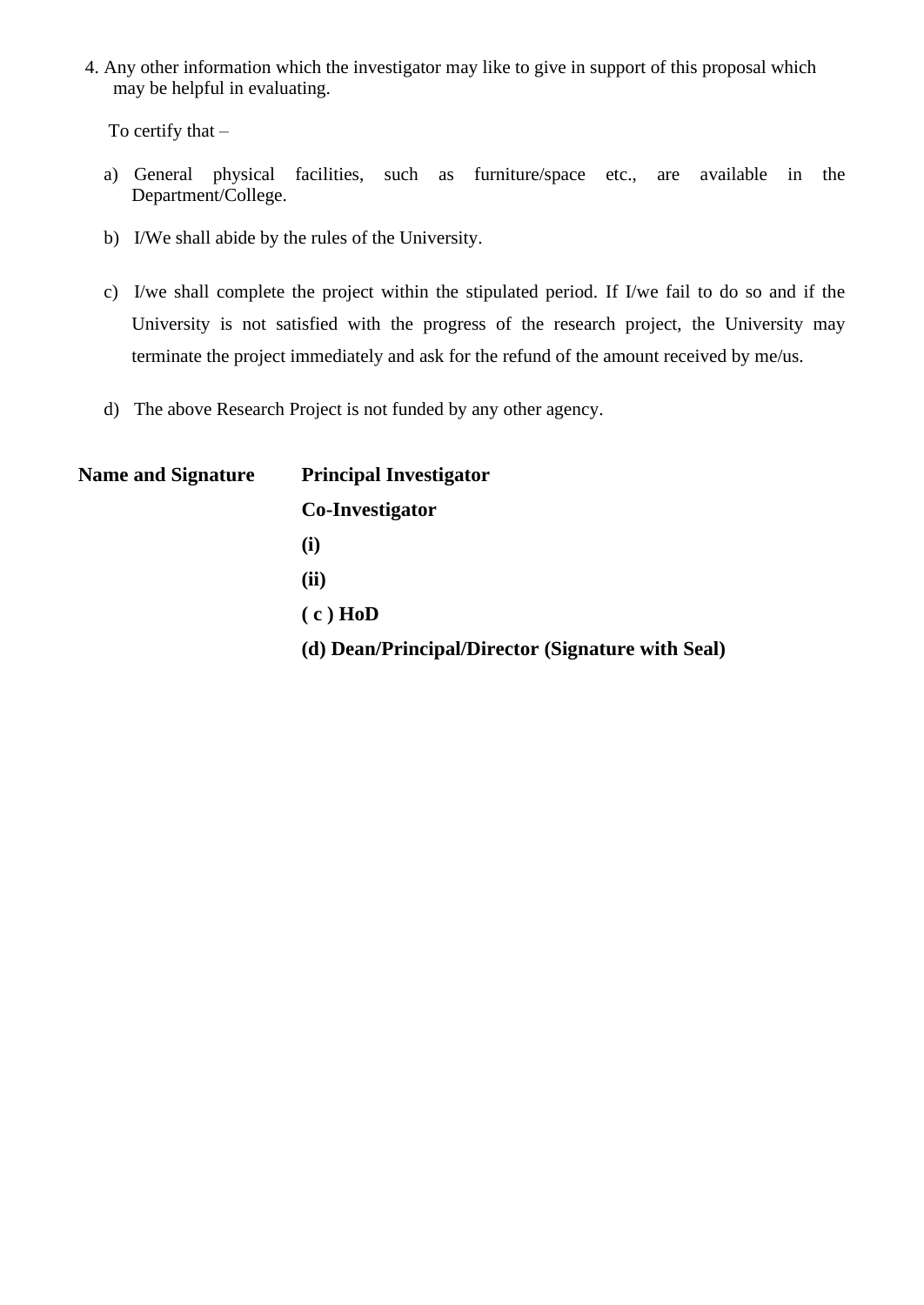Annual/Final Report of the work done on the Research Project (Report to be submitted within 1 month after completion of every six months)

| 1. |          |     |                                                                                                                      |  |  |  |  |
|----|----------|-----|----------------------------------------------------------------------------------------------------------------------|--|--|--|--|
| 2. |          |     |                                                                                                                      |  |  |  |  |
| 3. |          |     |                                                                                                                      |  |  |  |  |
|    |          |     |                                                                                                                      |  |  |  |  |
|    |          |     | ,我们也不能在这里的时候,我们也不能在这里的时候,我们也不能在这里的时候,我们也不能会在这里的时候,我们也不能会在这里的时候,我们也不能会在这里的时候,我们也不能                                    |  |  |  |  |
|    |          |     |                                                                                                                      |  |  |  |  |
|    |          |     |                                                                                                                      |  |  |  |  |
| 4. |          | (a) |                                                                                                                      |  |  |  |  |
|    |          | (b) | Name of the Co-investigators:                                                                                        |  |  |  |  |
|    | 1.       |     |                                                                                                                      |  |  |  |  |
|    | 2.<br>3. |     | <u> 2000 - Jan James James Jan James James James James James James James James James James James James James Jam</u> |  |  |  |  |
|    |          |     |                                                                                                                      |  |  |  |  |
|    |          | (c) | Dept. and College where work has progressed                                                                          |  |  |  |  |
| 5. |          |     |                                                                                                                      |  |  |  |  |
| 6. |          |     | Grant approved and expenditure incurred during the period of the report:                                             |  |  |  |  |
|    |          | a.  |                                                                                                                      |  |  |  |  |
|    |          | b.  |                                                                                                                      |  |  |  |  |
|    |          | c.  | Report of the work done: (Please attach a separate sheet)                                                            |  |  |  |  |
|    |          |     | i. Brief objective of the project                                                                                    |  |  |  |  |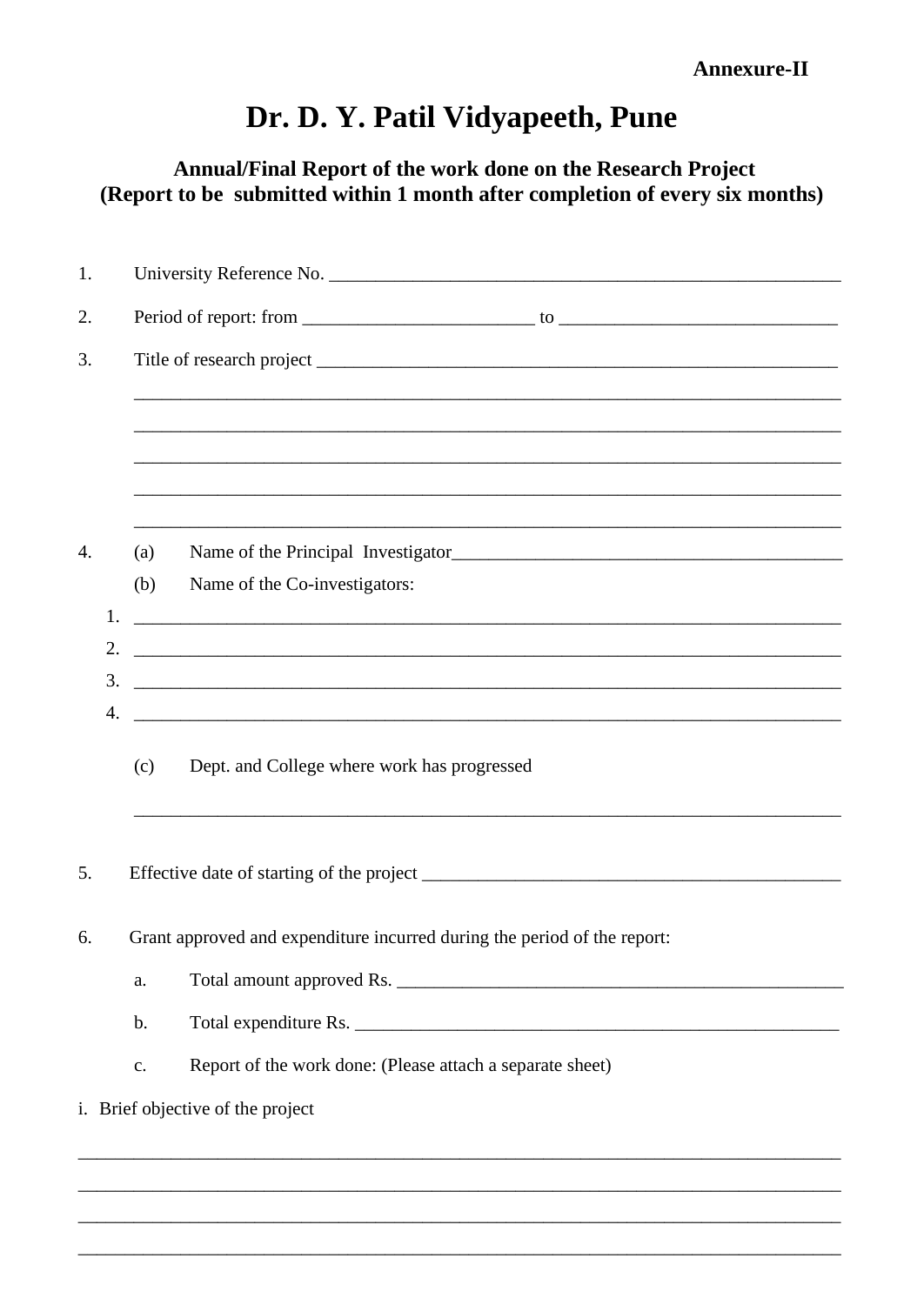ii. Work done so far and results achieved and publications, if any, resulting from the work (Give details of the papers and names of the journals in which it has been published or accepted for publication, attach separate sheet if necessary)

\_\_\_\_\_\_\_\_\_\_\_\_\_\_\_\_\_\_\_\_\_\_\_\_\_\_\_\_\_\_\_\_\_\_\_\_\_\_\_\_\_\_\_\_\_\_\_\_\_\_\_\_\_\_\_\_\_\_\_\_\_\_\_\_\_\_\_\_\_\_\_\_\_\_\_\_\_\_\_\_\_\_

\_\_\_\_\_\_\_\_\_\_\_\_\_\_\_\_\_\_\_\_\_\_\_\_\_\_\_\_\_\_\_\_\_\_\_\_\_\_\_\_\_\_\_\_\_\_\_\_\_\_\_\_\_\_\_\_\_\_\_\_\_\_\_\_\_\_\_\_\_\_\_\_\_\_\_\_\_\_\_\_\_\_

\_\_\_\_\_\_\_\_\_\_\_\_\_\_\_\_\_\_\_\_\_\_\_\_\_\_\_\_\_\_\_\_\_\_\_\_\_\_\_\_\_\_\_\_\_\_\_\_\_\_\_\_\_\_\_\_\_\_\_\_\_\_\_\_\_\_\_\_\_\_\_\_\_\_\_\_\_\_\_\_\_\_

\_\_\_\_\_\_\_\_\_\_\_\_\_\_\_\_\_\_\_\_\_\_\_\_\_\_\_\_\_\_\_\_\_\_\_\_\_\_\_\_\_\_\_\_\_\_\_\_\_\_\_\_\_\_\_\_\_\_\_\_\_\_\_\_\_\_\_\_\_\_\_\_\_\_\_\_\_\_\_\_\_\_

iii. Has the progress been according to original plan of work and towards achieving the objective. if not, state reasons

\_\_\_\_\_\_\_\_\_\_\_\_\_\_\_\_\_\_\_\_\_\_\_\_\_\_\_\_\_\_\_\_\_\_\_\_\_\_\_\_\_\_\_\_\_\_\_\_\_\_\_\_\_\_\_\_\_\_\_\_\_\_\_\_\_\_\_\_\_\_\_\_\_\_\_\_\_\_\_\_\_

\_\_\_\_\_\_\_\_\_\_\_\_\_\_\_\_\_\_\_\_\_\_\_\_\_\_\_\_\_\_\_\_\_\_\_\_\_\_\_\_\_\_\_\_\_\_\_\_\_\_\_\_\_\_\_\_\_\_\_\_\_\_\_\_\_\_\_\_\_\_\_\_\_\_\_\_\_\_\_\_\_\_

\_\_\_\_\_\_\_\_\_\_\_\_\_\_\_\_\_\_\_\_\_\_\_\_\_\_\_\_\_\_\_\_\_\_\_\_\_\_\_\_\_\_\_\_\_\_\_\_\_\_\_\_\_\_\_\_\_\_\_\_\_\_\_\_\_\_\_\_\_\_\_\_\_\_\_\_\_\_\_\_\_\_

\_\_\_\_\_\_\_\_\_\_\_\_\_\_\_\_\_\_\_\_\_\_\_\_\_\_\_\_\_\_\_\_\_\_\_\_\_\_\_\_\_\_\_\_\_\_\_\_\_\_\_\_\_\_\_\_\_\_\_\_\_\_\_\_\_\_\_\_\_\_\_\_\_\_\_\_\_\_\_\_\_\_

\_\_\_\_\_\_\_\_\_\_\_\_\_\_\_\_\_\_\_\_\_\_\_\_\_\_\_\_\_\_\_\_\_\_\_\_\_\_\_\_\_\_\_\_\_\_\_\_\_\_\_\_\_\_\_\_\_\_\_\_\_\_\_\_\_\_\_\_\_\_\_\_\_\_\_\_\_\_\_\_\_\_

\_\_\_\_\_\_\_\_\_\_\_\_\_\_\_\_\_\_\_\_\_\_\_\_\_\_\_\_\_\_\_\_\_\_\_\_\_\_\_\_\_\_\_\_\_\_\_\_\_\_\_\_\_\_\_\_\_\_\_\_\_\_\_\_\_\_\_\_\_\_\_\_\_\_\_\_\_\_\_\_\_\_

\_\_\_\_\_\_\_\_\_\_\_\_\_\_\_\_\_\_\_\_\_\_\_\_\_\_\_\_\_\_\_\_\_\_\_\_\_\_\_\_\_\_\_\_\_\_\_\_\_\_\_\_\_\_\_\_\_\_\_\_\_\_\_\_\_\_\_\_\_\_\_\_\_\_\_\_\_\_\_\_\_\_

\_\_\_\_\_\_\_\_\_\_\_\_\_\_\_\_\_\_\_\_\_\_\_\_\_\_\_\_\_\_\_\_\_\_\_\_\_\_\_\_\_\_\_\_\_\_\_\_\_\_\_\_\_\_\_\_\_\_\_\_\_\_\_\_\_\_\_\_\_\_\_\_\_\_\_\_\_\_\_\_\_\_

iv. Please indicate the difficulties, if any, experienced in implementing the project

v. Please enclose a summary of the findings of the study. Two bound copies of the final report of work done along with CD may also be sent to the University.

vi. Any other information which would help in evaluation of work done on the project. At the completion of the project, the first report should indicate the output, such as (a) Manpower trained (b) Ph. D. awarded (c) Publication of results (d) other impact, if any

\_\_\_\_\_\_\_\_\_\_\_\_\_\_\_\_\_\_\_\_\_\_\_\_\_\_\_\_\_\_\_\_\_\_\_\_\_\_\_\_\_\_\_\_\_\_\_\_\_\_\_\_\_\_\_\_\_\_\_\_\_\_\_\_\_\_\_\_\_\_\_\_\_\_\_\_\_\_\_\_\_\_

\_\_\_\_\_\_\_\_\_\_\_\_\_\_\_\_\_\_\_\_\_\_\_\_\_\_\_\_\_\_\_\_\_\_\_\_\_\_\_\_\_\_\_\_\_\_\_\_\_\_\_\_\_\_\_\_\_\_\_\_\_\_\_\_\_\_\_\_\_\_\_\_\_\_\_\_\_\_\_\_\_\_

\_\_\_\_\_\_\_\_\_\_\_\_\_\_\_\_\_\_\_\_\_\_\_\_\_\_\_\_\_\_\_\_\_\_\_\_\_\_\_\_\_\_\_\_\_\_\_\_\_\_\_\_\_\_\_\_\_\_\_\_\_\_\_\_\_\_\_\_\_\_\_\_\_\_\_\_\_\_\_\_\_\_

\_\_\_\_\_\_\_\_\_\_\_\_\_\_\_\_\_\_\_\_\_\_\_\_\_\_\_\_\_\_\_\_\_\_\_\_\_\_\_\_\_\_\_\_\_\_\_\_\_\_\_\_\_\_\_\_\_\_\_\_\_\_\_\_\_\_\_\_\_\_\_\_\_\_\_\_\_\_\_\_\_\_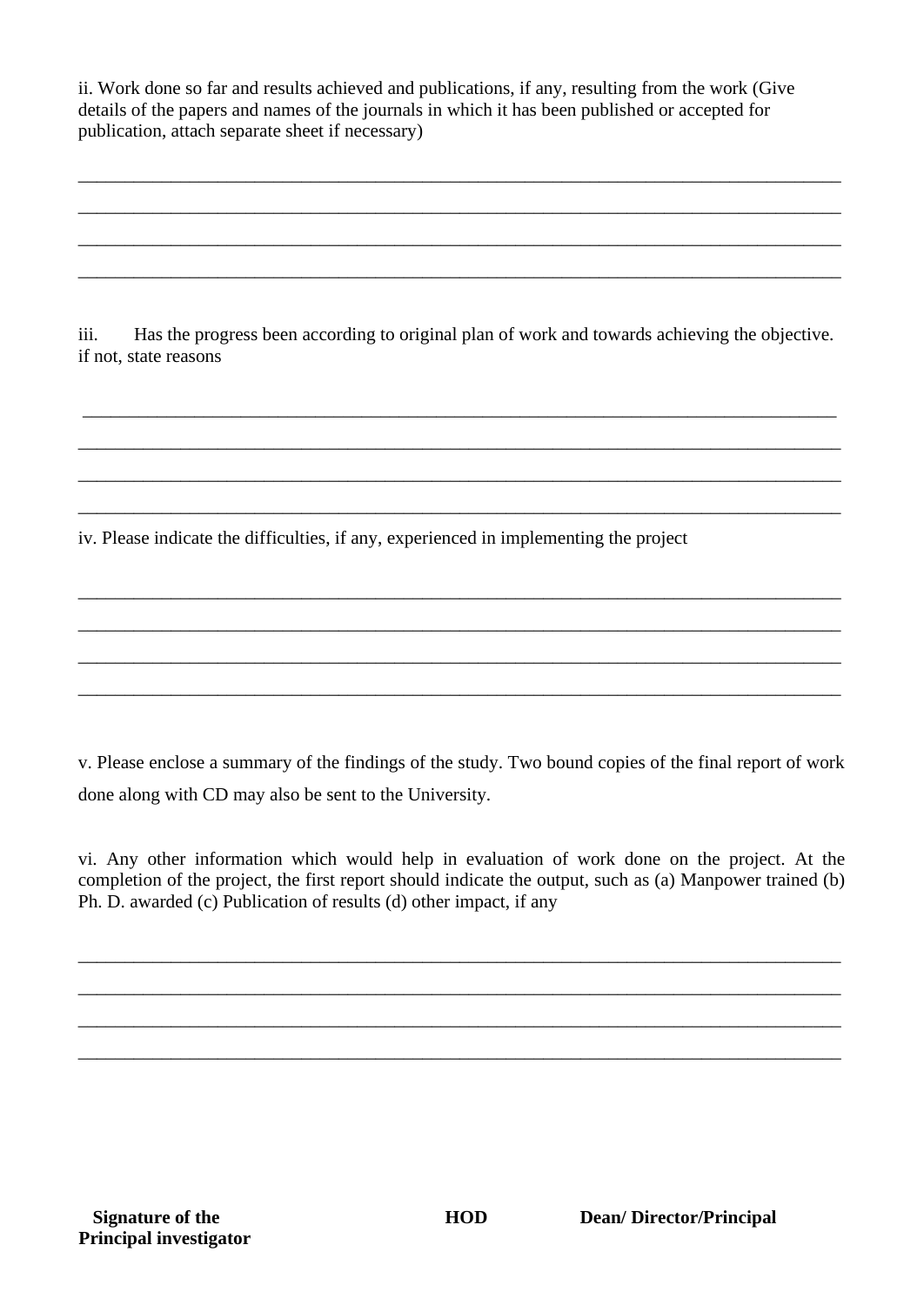| <b>Utilization certificate</b>                                                              |
|---------------------------------------------------------------------------------------------|
|                                                                                             |
|                                                                                             |
| the control of the control of the control of the control of the control of the control of   |
| vide University letter No. DYPU/____________ dated _________ has been fully utilized        |
| laid down by the University.                                                                |
| for the purpose for which it was sanctioned and in accordance with the terms and conditions |

| Name & Signature | HOD | Dean/Principal/Director | <b>Finance Officer</b> |
|------------------|-----|-------------------------|------------------------|
| of the Principal |     |                         |                        |
| Investigator     |     |                         |                        |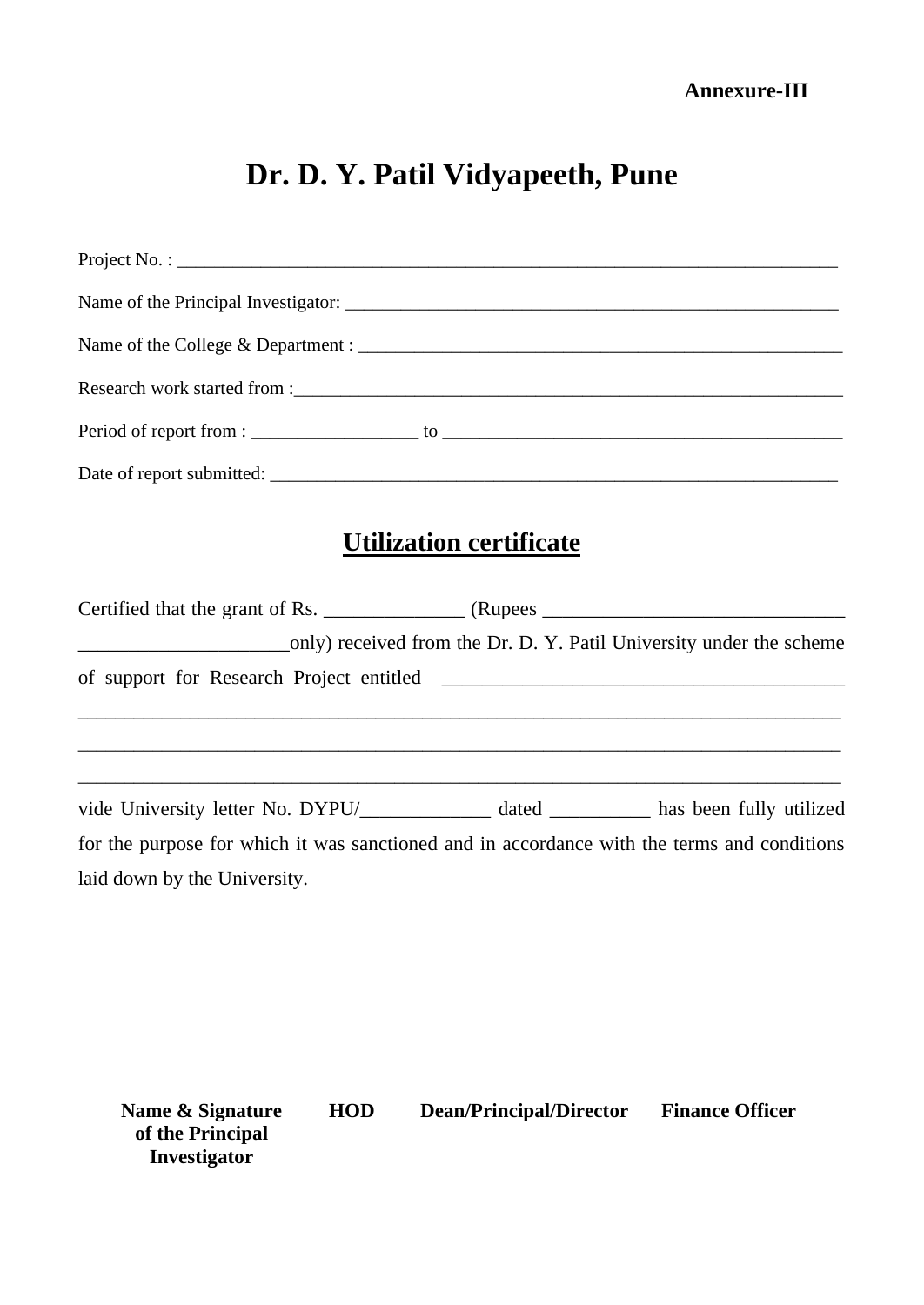#### Annexure-IV

## Dr. D. Y. Patil Vidyapeeth, Pune

### STATEMENT OF EXPENDITURE IN **RESPECT OF RESEARCH PROJECT**

1. Name of Principal Investigator:

2. College/Institute:

3. University approval No. and Date

4. Title of the Research Project

5. Effective date of starting the project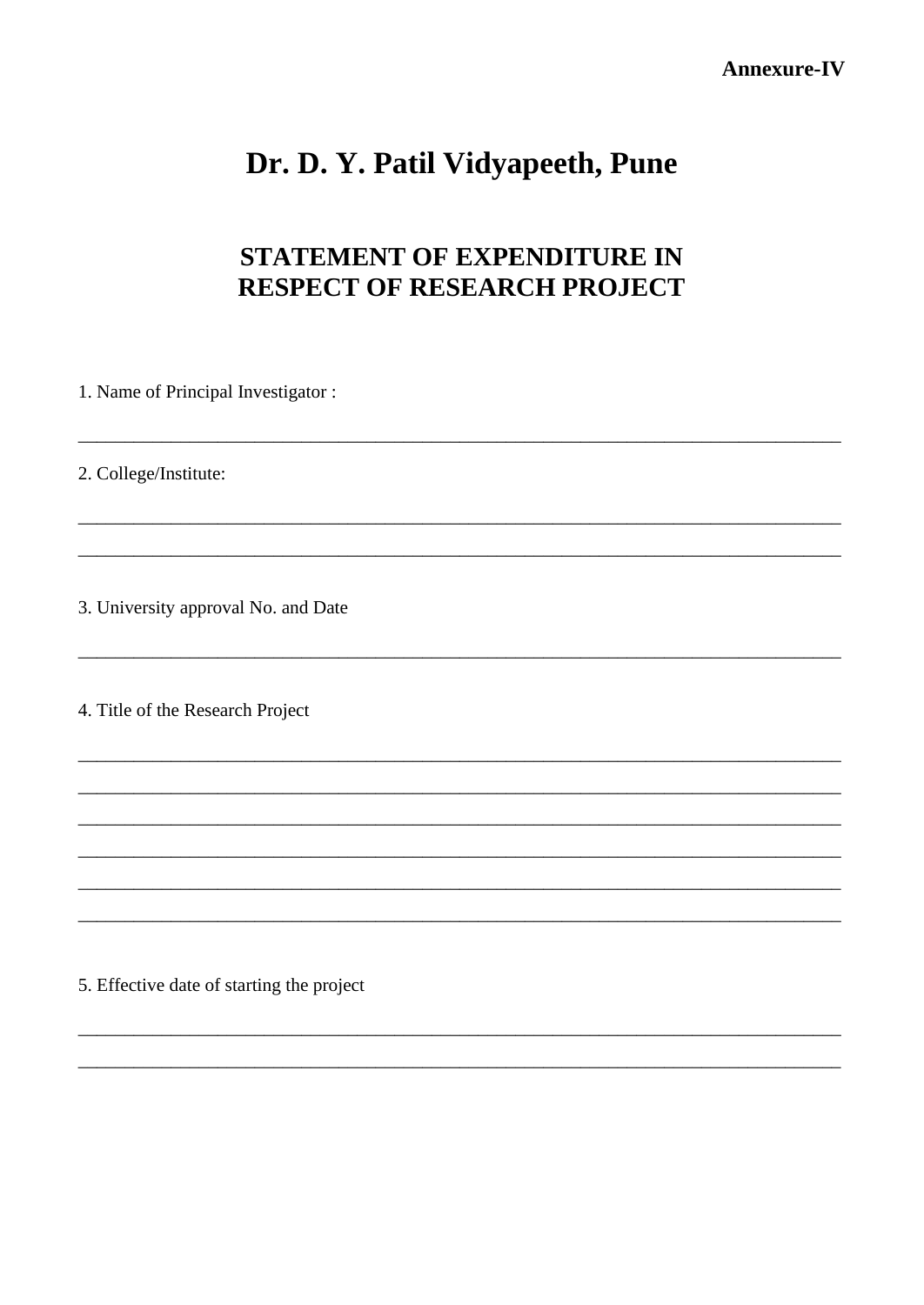6. (a) Period of Expenditure: From \_\_\_\_\_\_\_\_\_\_\_\_\_\_\_to \_\_\_\_\_\_\_\_\_\_\_\_\_\_\_\_\_\_\_\_\_\_\_\_\_\_\_\_\_\_\_\_\_\_\_\_

(b) Details of Expenditure \_\_\_\_\_\_\_\_\_\_\_\_\_\_\_\_\_\_\_\_\_\_\_\_\_\_\_\_\_\_\_\_\_\_\_\_\_\_\_\_\_\_\_\_\_\_\_\_\_\_\_\_\_\_\_\_\_\_

| S.N.  | <b>Item</b>                                                        | Amount<br><b>Approved Rs.</b> | <b>Expenditure</b><br><b>Incurred Rs.</b> |
|-------|--------------------------------------------------------------------|-------------------------------|-------------------------------------------|
| i.    | Books & Journals                                                   |                               |                                           |
| ii.   | Equipment                                                          |                               |                                           |
| iii.  | Contingency                                                        |                               |                                           |
| iv.   | Field Work/Travel<br>(Give details in the proforma at Annexure-V). |                               |                                           |
| V.    | <b>Hiring Services</b>                                             |                               |                                           |
| vi.   | Chemicals & Glassware                                              |                               |                                           |
| vii.  | Overhead                                                           |                               |                                           |
| viii. | Any other items (Please specify)                                   |                               |                                           |

It is certified that the grant of Rs.  $\frac{1}{\text{E}}$  (Rupees  $\frac{1}{\text{E}}$  (Rupees  $\frac{1}{\text{E}}$  (Rupees  $\frac{1}{\text{E}}$  only) received from the University under the scheme of support for Research Project entitled \_\_\_\_\_\_\_\_\_\_\_\_\_\_\_ vide University Letter No. \_\_\_\_\_\_\_\_\_\_\_\_\_\_ dated \_\_\_\_\_\_\_\_\_ has been Partially/Fully utilized for the purpose for which it was sanctioned and in accordance with the terms and conditions laid down by the University.

**Signature of the Principal Investigator**

**HOD Dean/Principal/Director Finance Officer**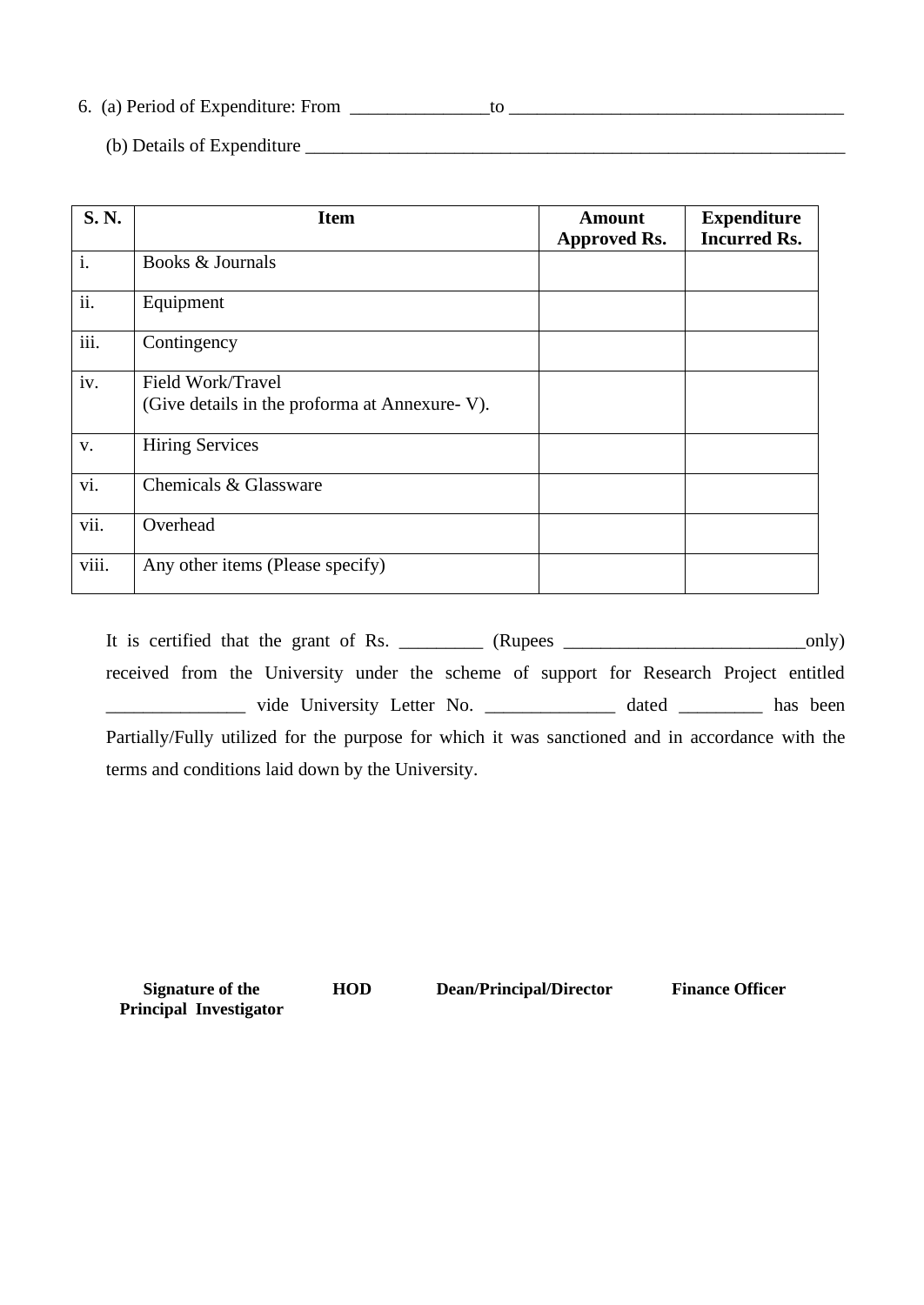**Annexure-V** 

## **Dr. D. Y. Patil Vidyapeeth, Pune**

### **STATEMENT OF EXPENDITURE INCURRED ON FIELD WORK**

\_\_\_\_\_\_\_\_\_\_\_\_\_\_\_\_\_\_\_\_\_\_\_\_\_\_\_\_\_\_\_\_\_\_\_\_\_\_\_\_\_\_\_\_\_\_\_\_\_\_\_\_\_\_\_\_\_\_\_\_\_\_\_\_\_\_\_\_\_\_\_\_

**Name of the Principal Investigator:**

| Name of   |      | <b>Duration of the Visit</b> | Mode of<br><b>Expenditure</b> |                |
|-----------|------|------------------------------|-------------------------------|----------------|
| the Place | From | To                           | Journey                       | Incurred (Rs.) |
| visited   |      |                              |                               |                |
|           |      |                              |                               |                |
|           |      |                              |                               |                |
|           |      |                              |                               |                |
|           |      |                              |                               |                |
|           |      |                              |                               |                |
|           |      |                              |                               |                |
|           |      |                              |                               |                |
|           |      |                              |                               |                |
|           |      |                              |                               |                |
|           |      |                              |                               |                |
|           |      |                              |                               |                |
|           |      |                              |                               |                |
|           |      |                              |                               |                |
|           |      |                              |                               |                |

Certified that the above expenditure is in accordance with the University Regulations.

**Signature of the Principal Investigator**

**HOD Dean/Principal/Director Finance Officer**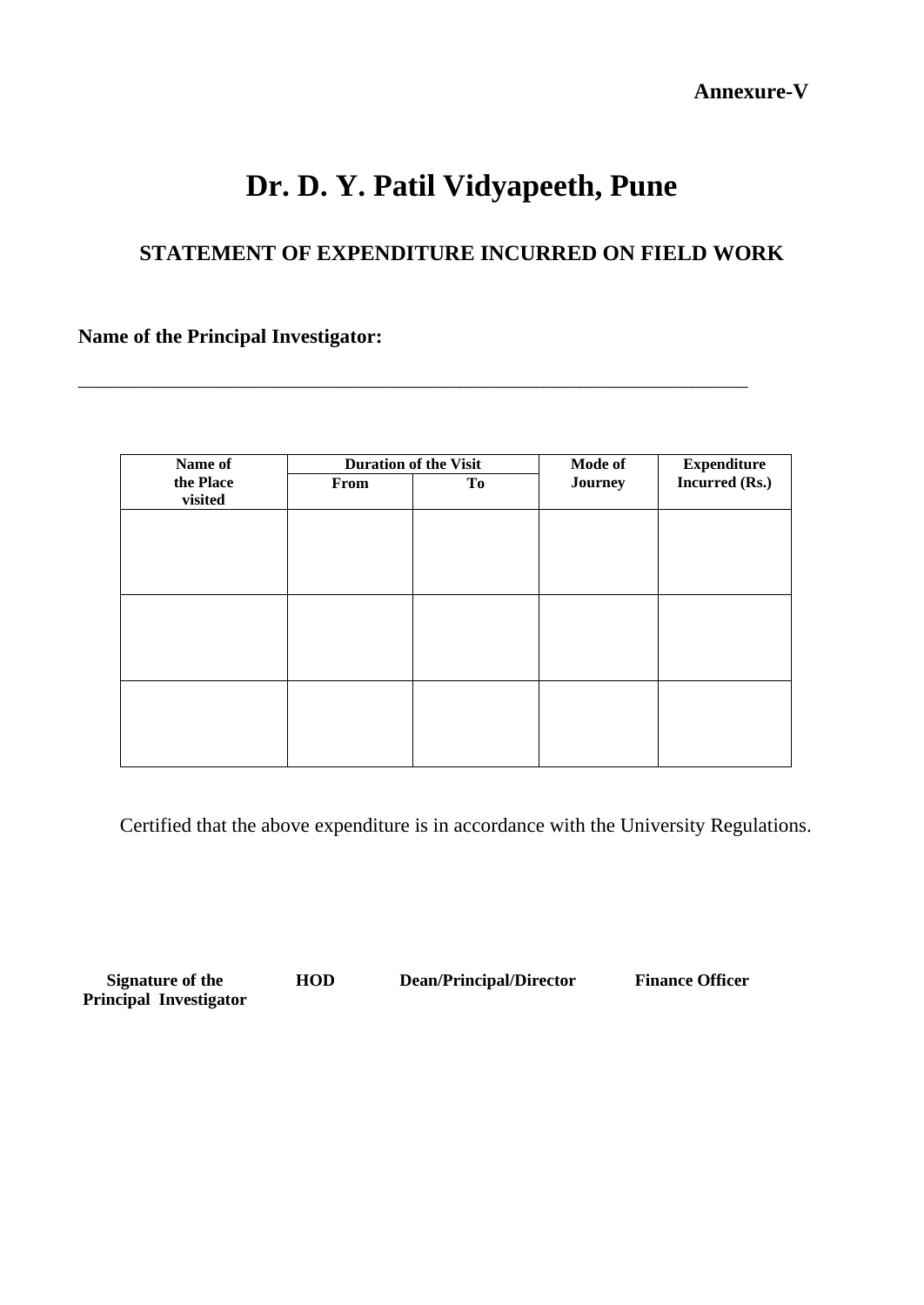### **Letter of Acceptance for Research Project**

| <b>Name</b> |  |
|-------------|--|
|             |  |
|             |  |
|             |  |
|             |  |
|             |  |

- 1. The terms and conditions related to the grant are acceptable to the Principal Investigator and College/Institution.
- 2. At present, I have no research project funded by the University or the accounts for the previous project, if any, have been settled.

**Principal Investigator** 

**HOD**

**Dean/Principal/Director**

**College**

**Date:**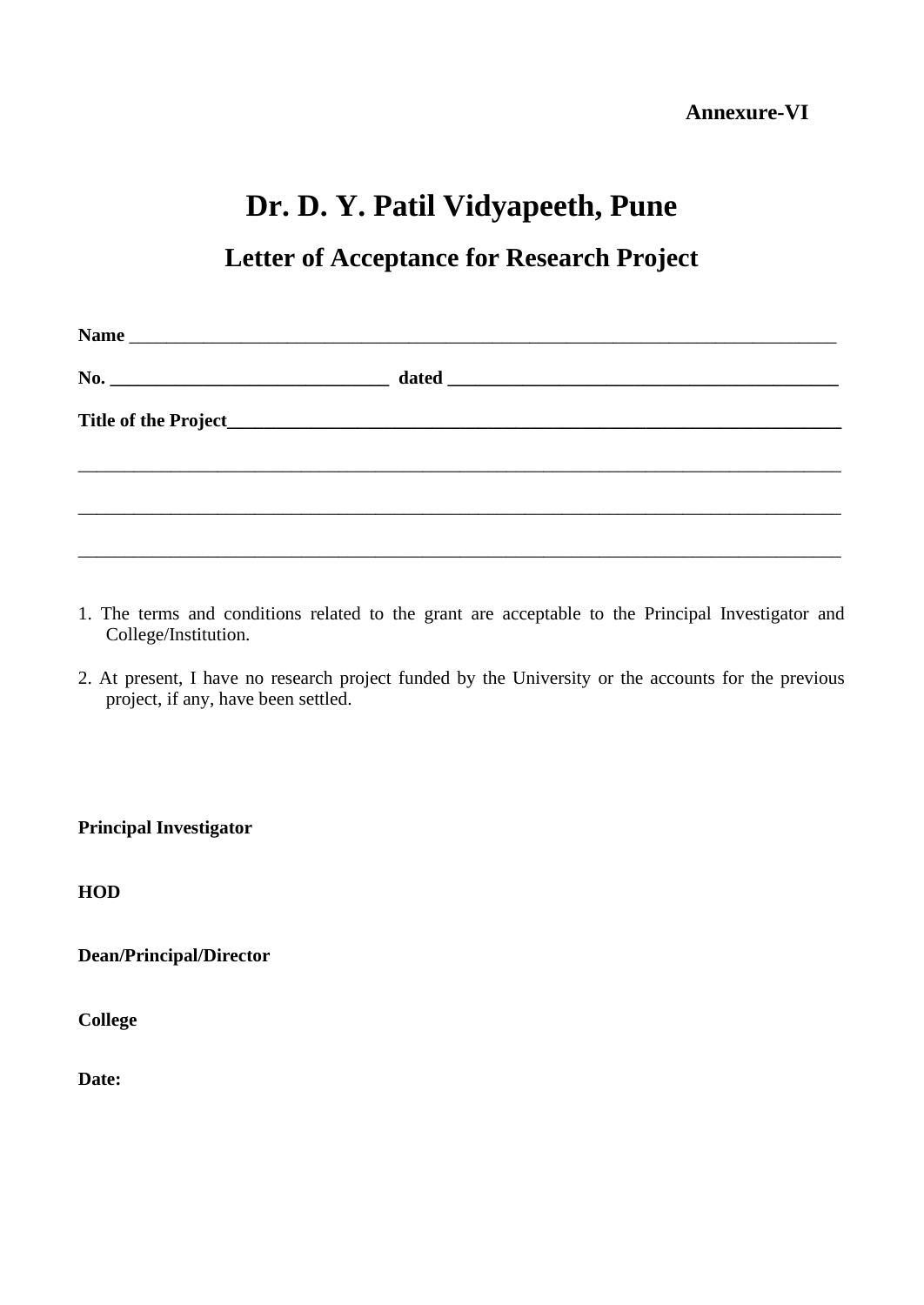**Final Report of the work done on the Research Project (Report to be submitted within 1 month after completion of every six months)**

| 1. |                                                                          |                                                                                   |  |  |
|----|--------------------------------------------------------------------------|-----------------------------------------------------------------------------------|--|--|
| 2. |                                                                          |                                                                                   |  |  |
| 3. |                                                                          |                                                                                   |  |  |
| 4. |                                                                          |                                                                                   |  |  |
|    |                                                                          |                                                                                   |  |  |
|    |                                                                          |                                                                                   |  |  |
|    |                                                                          |                                                                                   |  |  |
| 5. | (a)                                                                      |                                                                                   |  |  |
|    | (b)                                                                      | Dept. and College where work has progressed                                       |  |  |
|    |                                                                          | ,我们也不能在这里的时候,我们也不能在这里的时候,我们也不能会在这里的时候,我们也不能会在这里的时候,我们也不能会在这里的时候,我们也不能会在这里的时候,我们也不 |  |  |
| 6. | Effective date of starting of the project                                |                                                                                   |  |  |
|    |                                                                          | ,我们也不能在这里的时候,我们也不能在这里的时候,我们也不能在这里的时候,我们也不能会在这里的时候,我们也不能会在这里的时候,我们也不能会在这里的时候,我们也不  |  |  |
| 7. | Grant approved and expenditure incurred during the period of the report: |                                                                                   |  |  |
|    | a.                                                                       |                                                                                   |  |  |
|    | $\mathbf b$ .                                                            |                                                                                   |  |  |
|    | c.                                                                       | Report of the work done: (Please attach a separate sheet)                         |  |  |
|    |                                                                          | ii.<br>Brief objective of the project                                             |  |  |
|    |                                                                          |                                                                                   |  |  |
|    |                                                                          |                                                                                   |  |  |
|    |                                                                          |                                                                                   |  |  |

\_\_\_\_\_\_\_\_\_\_\_\_\_\_\_\_\_\_\_\_\_\_\_\_\_\_\_\_\_\_\_\_\_\_\_\_\_\_\_\_\_\_\_\_\_\_\_\_\_\_\_\_\_\_\_\_\_\_\_\_\_\_\_\_\_\_\_\_\_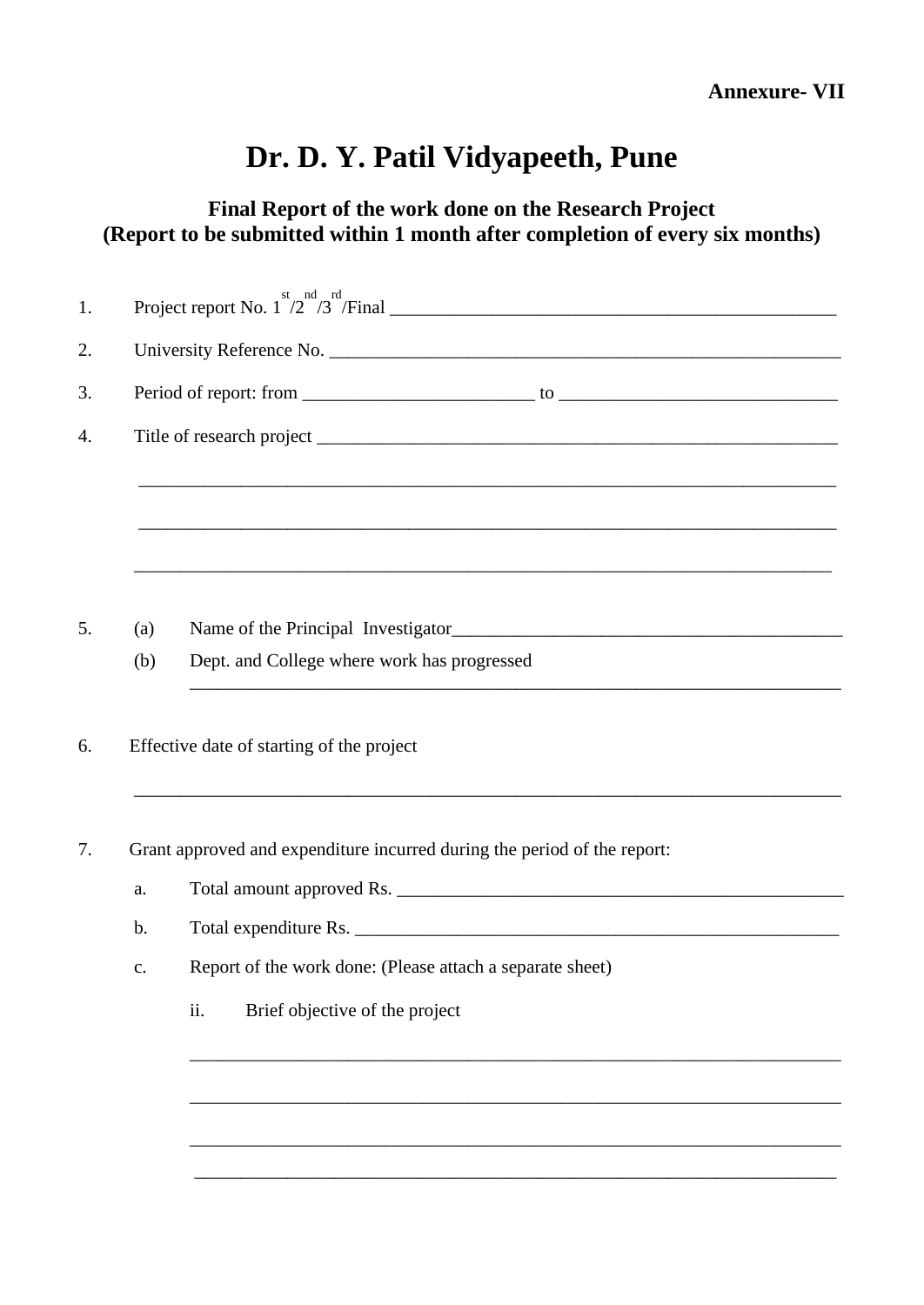| ii. Work done so far and results achieved and publications, if any, resulting from the<br>work (Give details of the papers and names of the journals in which it has been<br>published or accepted for publication |
|--------------------------------------------------------------------------------------------------------------------------------------------------------------------------------------------------------------------|
| Has the progress been according to original plan of work and towards achieving<br>iii.<br>the objective. if not, state reasons                                                                                     |
| iv. Please indicate the difficulties, if any, experienced in implementing the project                                                                                                                              |
| v. If project has not been completed, please indicate the approximate time by which it is                                                                                                                          |
| likely to be completed. A summary of the work done for the period (Annual basis) may<br>please be sent to the University on a separate sheet                                                                       |
|                                                                                                                                                                                                                    |

vi. If the project has been completed, please enclose a summary of the findings of the study. Two bound copies of the final report of work done may also be sent to the University.

\_\_\_\_\_\_\_\_\_\_\_\_\_\_\_\_\_\_\_\_\_\_\_\_\_\_\_\_\_\_\_\_\_\_\_\_\_\_\_\_\_\_\_\_\_\_\_\_\_\_\_\_\_\_\_\_\_\_\_\_\_\_\_\_\_\_\_\_\_\_

\_\_\_\_\_\_\_\_\_\_\_\_\_\_\_\_\_\_\_\_\_\_\_\_\_\_\_\_\_\_\_\_\_\_\_\_\_\_\_\_\_\_\_\_\_\_\_\_\_\_\_\_\_\_\_\_\_\_\_\_\_\_\_\_\_\_\_\_\_\_

\_\_\_\_\_\_\_\_\_\_\_\_\_\_\_\_\_\_\_\_\_\_\_\_\_\_\_\_\_\_\_\_\_\_\_\_\_\_\_\_\_\_\_\_\_\_\_\_\_\_\_\_\_\_\_\_\_\_\_\_\_\_\_\_\_\_\_\_\_\_

\_\_\_\_\_\_\_\_\_\_\_\_\_\_\_\_\_\_\_\_\_\_\_\_\_\_\_\_\_\_\_\_\_\_\_\_\_\_\_\_\_\_\_\_\_\_\_\_\_\_\_\_\_\_\_\_\_\_\_\_\_\_\_\_\_\_\_\_\_\_